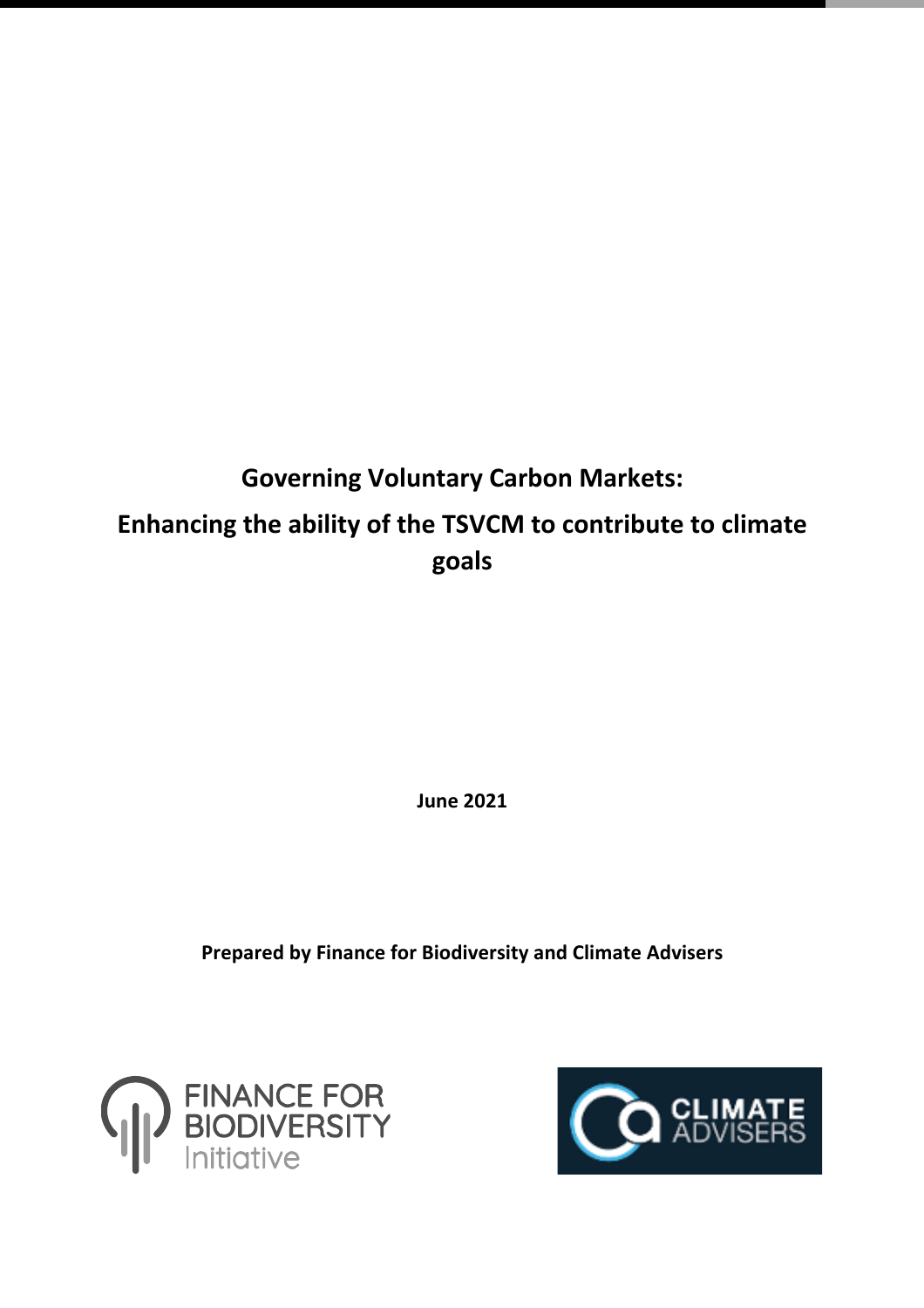



### **Introduction**

The Taskforce for Scaling the Voluntary Carbon Market (TSVCM) was established to create the conditions for the Voluntary Carbon Market to grow rapidly and so massively expand the flow of private finance to emissions reduction activities around the world and accelerate the transition to a Net Zero Economy. This is essential if we are to avoid the most dangerous potential climate change impacts and protect natural environments and the Taskforce is to be commended for the progress it has made to date.

As this process draws to its conclusion, we believe the Taskforce's proposals can be strengthened by additions to the Mandate and Terms of Reference of the Governance Body. Our suggestions, described below, will help build trust in the Voluntary Carbon Market, strengthen its governance so it is best able to meet the challenges that lie ahead and so ensure that the work of the Taskforce achieves the success it deserves.

#### **In Brief**

*Voluntary carbon markets exist to deliver a public purpose*, the net reduction of greenhouse gases (GHGs).

*Voluntary carbon markets must meet specific governance challenges to achieve that purpose*, related to their dynamic complexity and their dependence for success on upstream (credit buyer) and downstream (credit creator) behaviours and activities. This also includes anticipating an eventual transition into regulated and compliance regimes.

*The TSVCM should build on its governance approach to ensure that it is fit for that purpose. This includes establishing accountability mechanisms that address the potential for leakage and excessive/obscuring intermediation, real-time feedback systems and means for connecting effectively to the "upstream" and "downstream" levels that will determine whether the ultimate purpose of carbon emission reduction is, indeed, achieved.* 

# **We set out three substantive recommendations to improve the proposed TSVCM governance:**

- *Open book accounting (or transaction-level transparency): every transaction, in digitally-enabled real-time, needs to be fully transparent to everybody*
- *Open governance (or strategic grievance mechanism): any party impacted by any actual transaction can level a grievance that feeds into the core governance process.*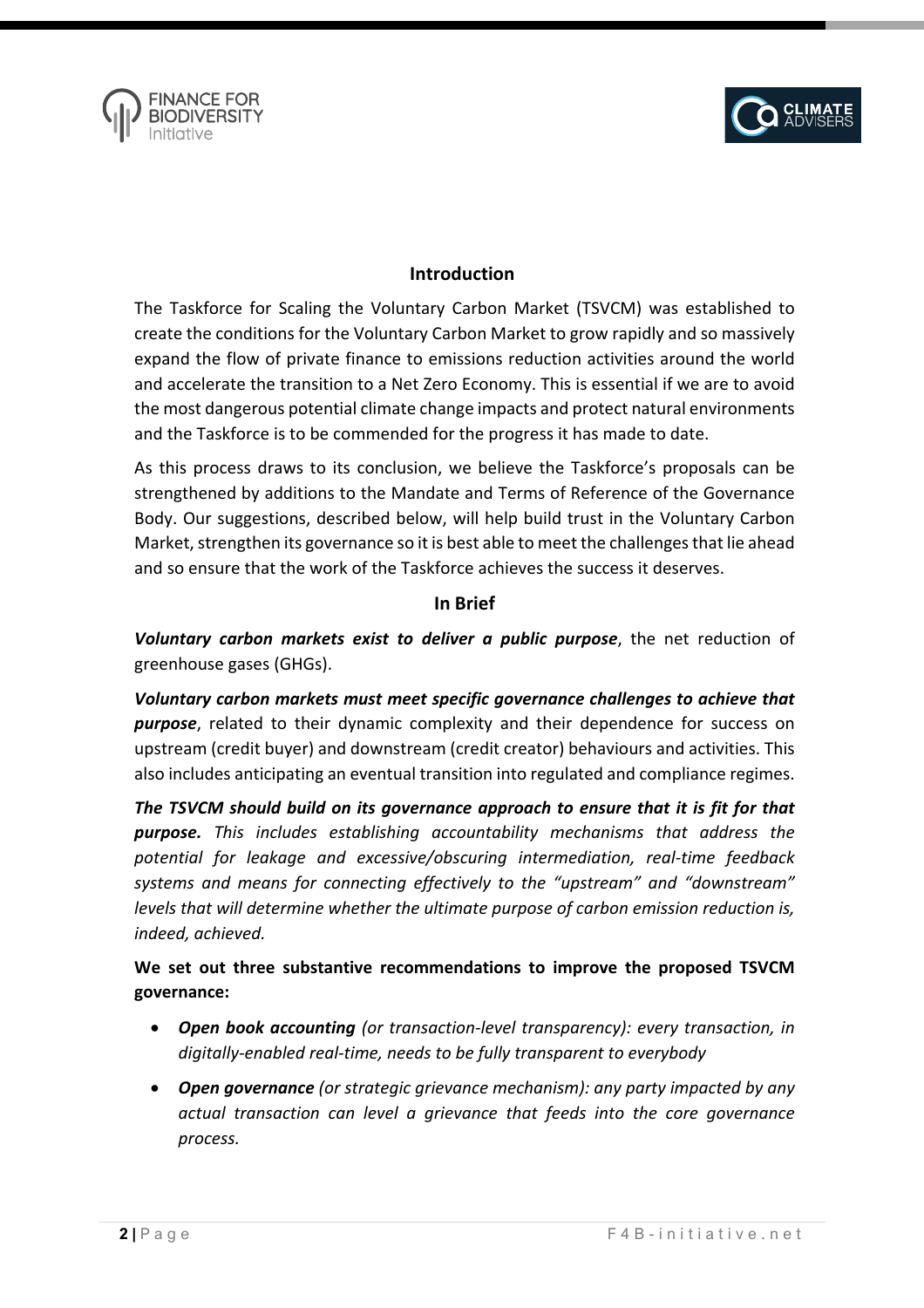



• *Systemic oversight: developing 'shadow' oversight over the upstream and downstream aspects of the system, of which TSVCN is dependent for its success.*

*Our proposals set out how these recommendations can be taken forward without delaying the initiative* by (a) making implementation commitments; (b) advancing executable elements in the short-term; (c) establishing a mandated governance design group, (d) incorporating proposals in board composition decisions, (e) conducting an annual governance assessment.

*In addition, we believe that the Mandate of the Governing Body should explicitly include ensuring that the Voluntary Carbon Market meets its public purpose and that membership of both the Board of Directors and Expert Panel should include people with expertise in complex governance systems.*

# **Governing Purposeful Markets**

*Voluntary Carbon Markets (VCMs) exist to deliver a public purpose*: the net reduction of greenhouse gases (GHGs) and acceleration of the transition to Net Zero. Therefore, they are different from most other markets that evolve organically to serve the private interests of their trading participants. Over the last two decades, they have emerged to match corporate carbon credit buyers with carbon mitigation project developers and primarily operate without coherent infrastructure and standards.

*The challenges of getting VCMs right are considerable.* They have the potential to provide a flexible, dynamic way to minimise costs and accelerate and increase investments in emissions reductions. In practice, however, their track record has been viewed by many as mixed. Critics believe that VCMs (a) have provided an escape route for those wishing to delay meaningful operational changes at home; (b) disguise business-as-usual initiatives as something new, and (c) create rents and benefits that, at best, are not shared with local communities, and at worst have done them direct harm.

*The Taskforce on Scaling Voluntary Carbon Markets (TSVCM) has been established to further the public purpose of voluntary carbon markets by overcoming such challenges by providing credible, scalable standards*.

*Success requires credible, effective governance*. The trust and integrity practices proven to work in regulated markets need to be applied and sustained in a voluntary market which i) serves a public purpose (carbon emission reduction), ii) trades a commodity with little or no value, and iii) is likely to evolve much like a complex financial market, with all the intermediation, derivation, and rent-taking that this can imply. This is a complex task.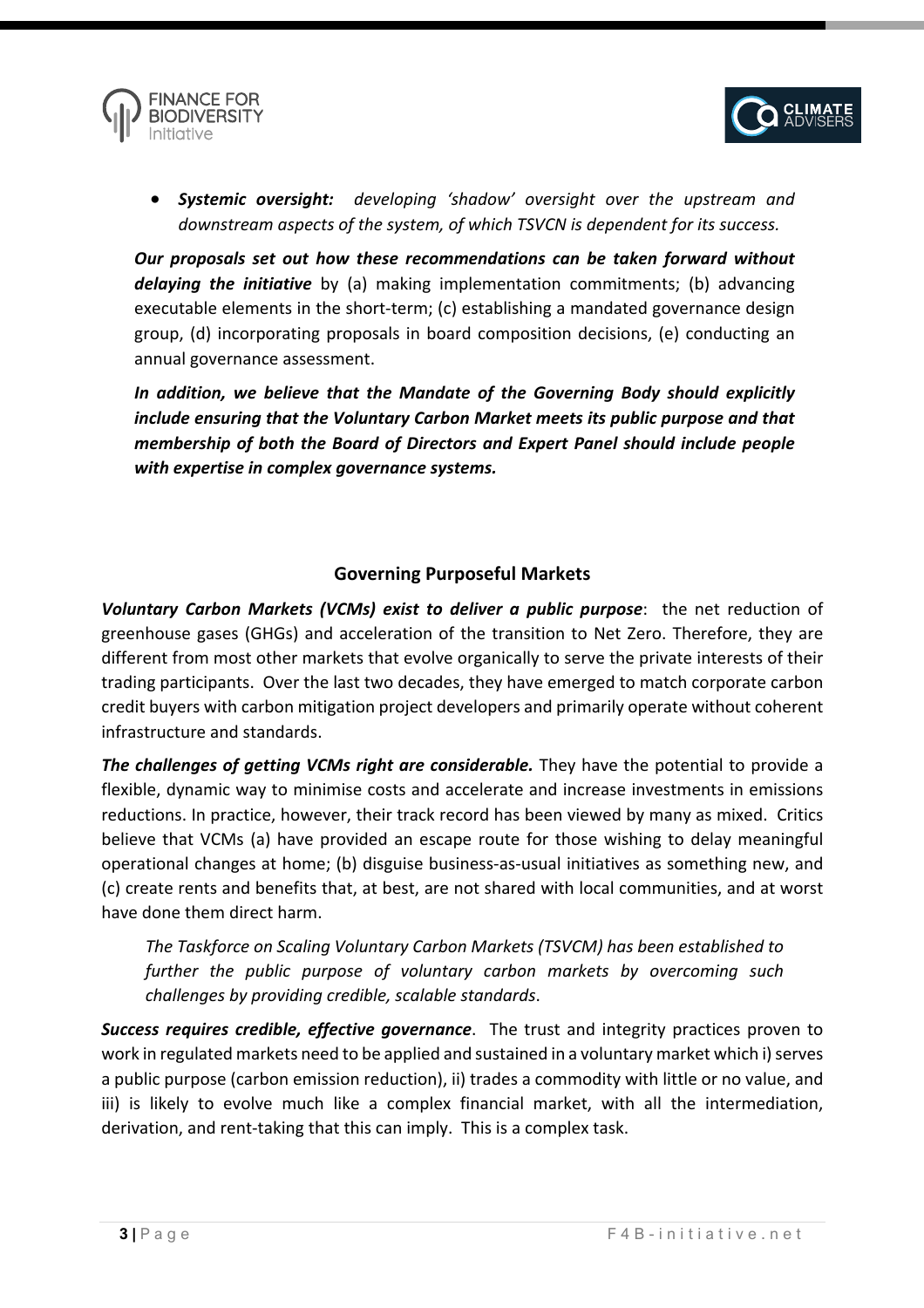![](_page_3_Picture_0.jpeg)

![](_page_3_Picture_1.jpeg)

#### **Governing Complex Systems**

*Effective governance must be aligned to the purpose of the governed system*. The governance of TSVCM is part of a broader system that has to come together to be fit for the purpose of carbon emission reduction. This system can be best understood as a "stack" of four distinct but profoundly inter-twined realms involving different institutional domains:

- 1. *Tonne*: integrity of carbon offset credits in terms of additionality, permanence, leakage, etc.
- 2. *Markets*: efficiency and effectiveness of the markets on which those credits are traded.
- 3. *Initiative*: purpose-driven, adaptive, and transparent integrity of the Taskforce for Scaling the Voluntary Carbon Market initiative itself
- 4. *Trading System*: integrity of the carbon trading system as a whole, including:
	- a. Upstream: ensuring that credit buyers use credits to complement, not replace, their inhouse/operational emission reductions.
	- b. Downstream: ensuring primary benefits flow to reduce emissions, minimising renttaking by project developers and intermediators and ensuring fair profit-sharing with host communities.
	- c. Midstream: ensuring the efficiency of carbon markets themselves, including guarding against the dangers of excessive securitisation/derivation.

Moreover, while the focus of the TSVCM and this paper is voluntary carbon markets, it is likely and probably desirable that these become increasingly integrated into regulated international and domestic carbon markets and aligned with national low carbon development plans. As such, the governance system must have the flexibility and responsiveness to be able to adapt smoothly to this transition.

*TSVCM's governance-related consultation focuses exclusively on the third level of this "stack"* (i.e. the governance of the initiative itself), with carbon credit quality as its primary issue. This memorandum accordingly confines itself mostly to the consultation's limited scope. However, governance experience, especially of complex systems, tells us that such a 'vertical', stove-piped approach, even if designed with the best minds and executed with the best intentions, lacks the feedback, accountability, and flexibility needed to be effective.

*What is needed is a "transversal" approach across the four-part institutional stack*. We appreciate that the TSVCM has chosen to confine its terms of reference to the 'midstream', i.e., the carbon market mechanisms within the larger system. However, we would caution that such limits will not prevent the initiative from being negatively impacted by upstream and downstream problems. We have therefore included proposals in this memorandum that provide for more 'transversal' governance aspects across the whole system.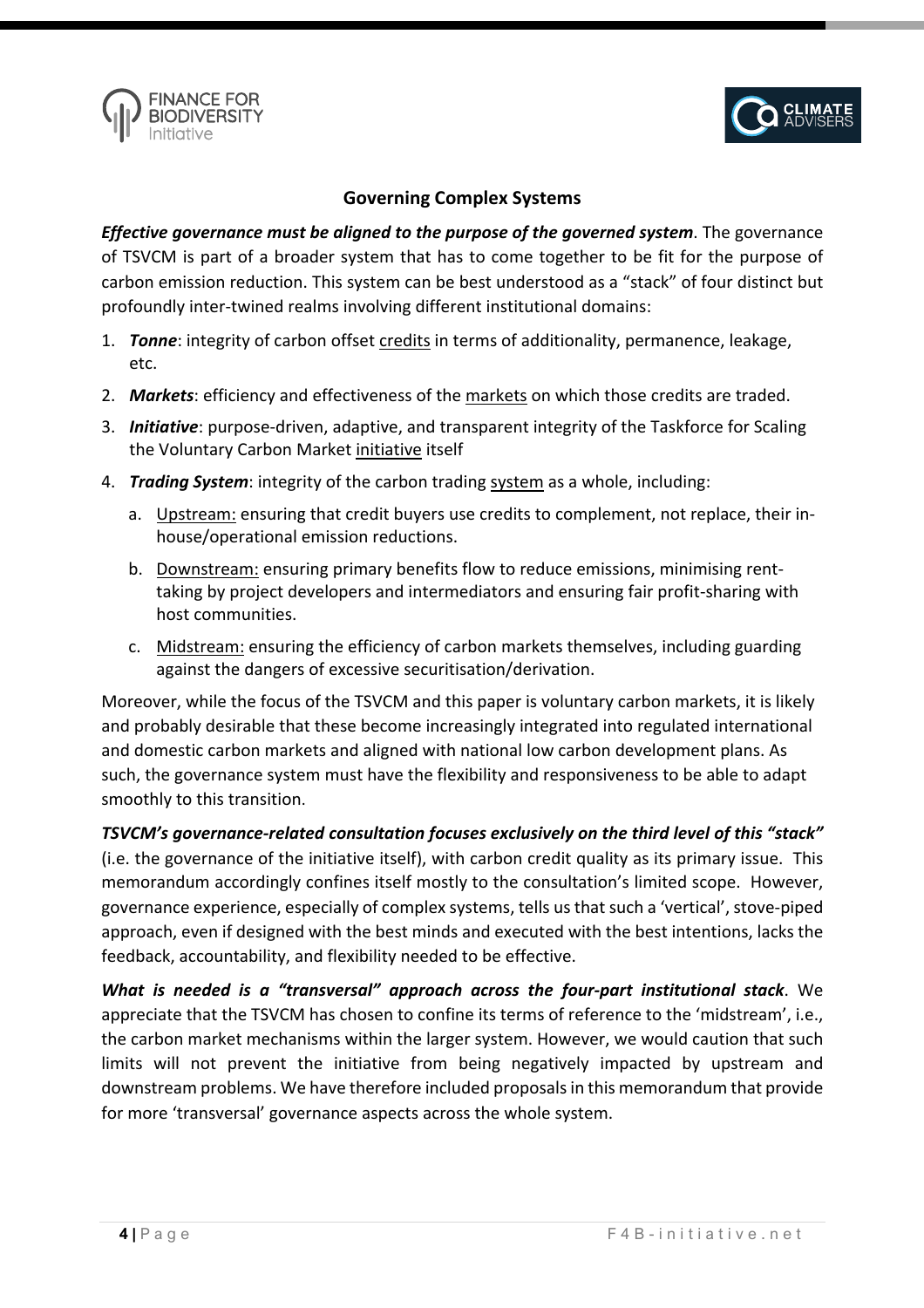![](_page_4_Picture_0.jpeg)

![](_page_4_Picture_1.jpeg)

#### **The Nature of the Problem: Testing TSVCM Governance Fit-for-Purpose**

Voluntary carbon markets are complex, dynamic systems. Hard-edged compliance-based approaches have their place but cannot be relied upon in the context of emerging and unintended consequences and self-interested gaming. Instead, they require adaptive and collaborative governance that emphasises:

- (a) managing uncertainty over following predictions;
- (b) adaptability over top-down control, and;
- (c) real-time, distributed learning over centralised ex-post evaluation.

Governance has to serve the market's overall public purpose, not just functional elements thereof (e.g. efficiently working markets). This substantive purpose must be guarded against the complex challenges of gaming and rent-taking.

We highlight five governance shortcomings with the current proposal that need to be addressed.

- 1. *Top-down governance is insufficient in a complex world*. VCMs will face considerable gaming "upstream" (i.e. buyer behaviour), "downstream" (i.e. local rent taking), and "midstream" (intermediary profiteering, derivatives) challenges. A classic top-down, 'nonexecutive board' approach, operating periodically with highly aggregated, slow delivery information, will not work effectively in such a context. The literature on the governance of complex adaptive systems<sup>1</sup> is replete with evidence and case studies documenting the failings of such governance when faced with highly dynamic challenges.
- 2. *Inability to deal with the rise of the intermediaries*. The currently proposed Board structure will be unable to deal with the inevitable rise of the intermediaries. The VCM's ultimate beneficiaries, positive impacts and associated accountabilities are likely to become obscured as intermediaries step in offering market services. The public purpose, and the accountability of those committed to serving them, will become secondary to an increasing emphasis on trading patterns, volumes, and prices. This problem, linked to (1), will be made worse as derivatives begin to emerge as they inevitably will, whether within the initiative or off-platform and are likely to lead to further distrust of VCMs.
- 3. *Unmanaged leakage.* Building on (1) and (2), one of the principal weaknesses of all carbon markets is the danger of leakages across time and/or space. We know from extensive and bitter experience that top-down audit and certifications are unlikely to be sufficient to

<sup>1</sup> See: Stanley McChrystal, Tantum Collins, David Silverman, and Chris Fussell, *Team of Teams: New Rules of Engagement for a Complex* World (Portfolio/Penguin 2015); James C. Scott, *Seeing Like a State: How Certain Schemes to Improve the Human Condition Have Failed (*Yale University Press, 1998); Anne-Marie Slaughter, *The Chessboard and the Web: Strategies of Connection in a Networked World* Yale University Press 2017); Gillian Tett, The Silo Effect: The Peril of Expertise and the Promise of Breaking Down Barriers (Simon and Schuster 2015)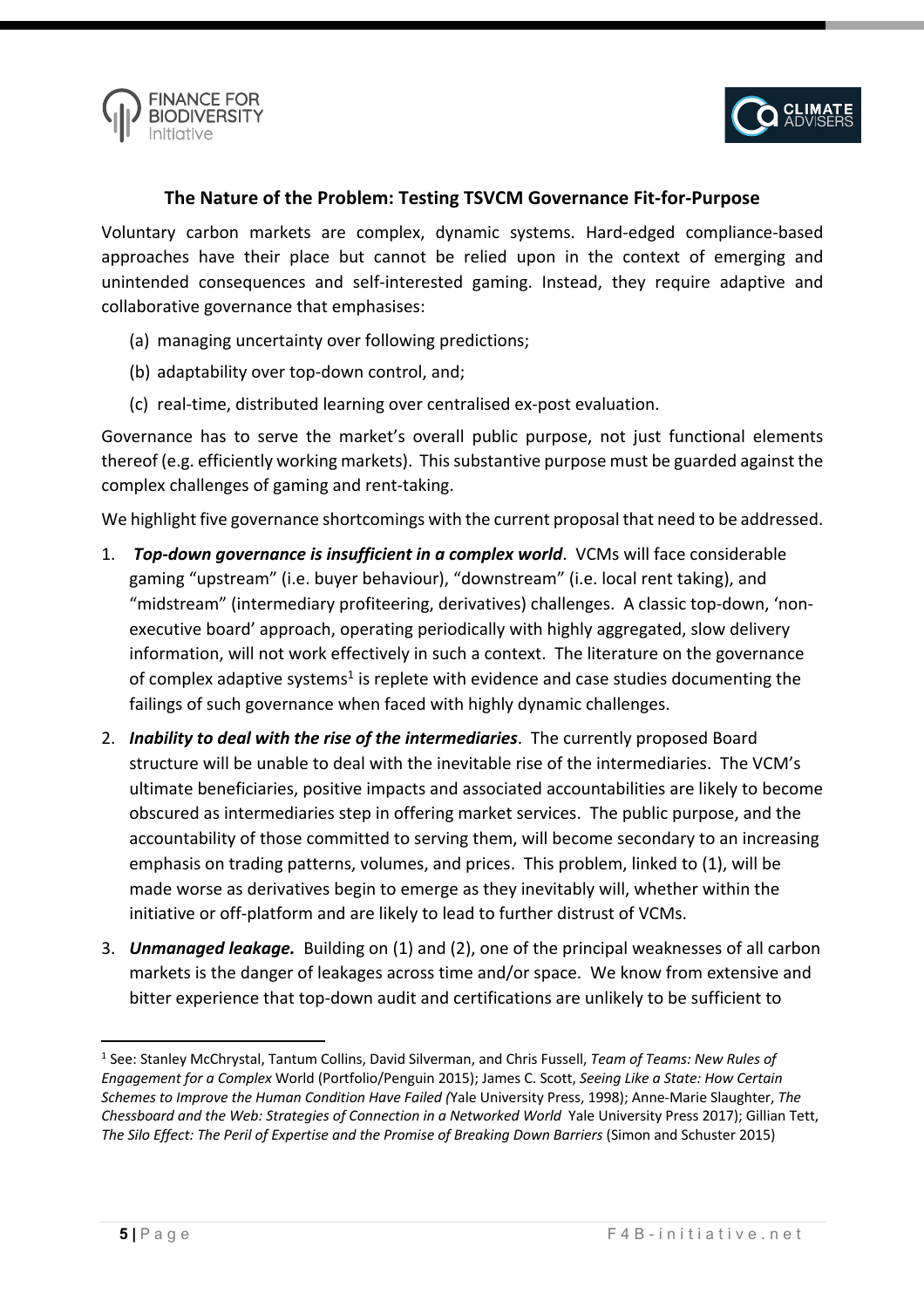![](_page_5_Picture_0.jpeg)

![](_page_5_Picture_1.jpeg)

address this (i.e. inherently focused on what can be seen/measured rather than on the most critical problems). Effective governance of leakage requires constant and adaptive collaboration, involving many actors close to and impacted by the markets themselves, rather than relying on governance approaches dependent on aggregated, top-down representativity.

- 4. *Lack of transversality*. Ensuring that the initiative delivers against its systemic purpose requires that its governance can consider both upstream (delay of substantial carbon transition) and downstream (sovereign governance of carbon project) aspects - even although these are in different institutional domains and often lack formal, enforceable governance and accountability mechanisms. The current TSVCM proposal is almost entirely focused on carbon credit integrity and enabling as frictionless trading as possible and is not designed to address transversal upstream/downstream challenges – it is in danger of becoming a healthy element in an unhealthy system. Structural constraints on demand (Article 6) and supply (national sovereignty) can only be solved if the TSVCM governance gives a voice to all the relevant institutional realms.
- 5. *Insufficient accountability*. The current scheme allows for procedural accountability but does not provide effective agency to those with a legitimate interest in outcomes. The focus on procedural transparency is laudable but, by all experience, all-too-easily gamed and especially ineffective in complex and linked systems. It will not suffice for governing the interactions between carbon and derivate exchanges or even between corporate carbon credit buyers and public carbon credit issuers. Moreover, this limited accountability will hinder its ability to respond rapidly and effectively to concerns expressed from within the market - for example, dealing with the perennial problems of leakage and additionality - and broader changes in climate change policy, corporate action, and societal expectations, including the integration of VCMs into domestic and international policy frameworks.

*The TSVCM is a crucial initiative if we are to massively scale up voluntary investments in low carbon technologies and Nature-Based Solutions but needs to have a governance system that effectively stewards its public purpose and actively builds trust among all stakeholders.*

# **Recommendation: Three Essential Solutions**

*Effective governance of the TSVCM can be secured by implementing three linked design elements*. We propose three simple to communicate priorities: self-evident in their logic, technically wholly workable, and, by proxy, inclusive of a much larger set of governance objectives.

1. *Open book accounting (or transaction-level transparency): every transaction, in digitallyenabled real-time, needs to be fully transparent to everybody*, including all particulars of the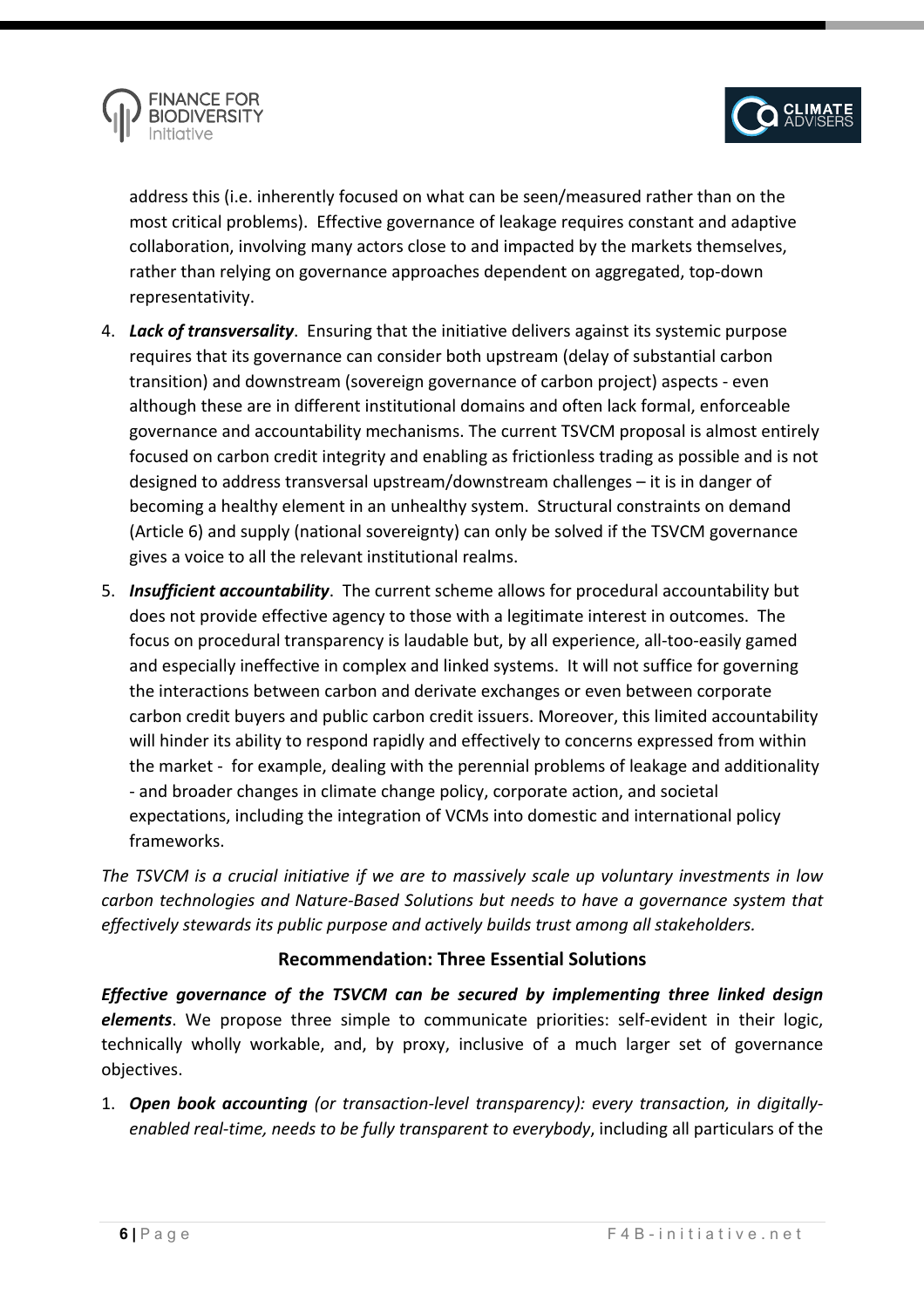![](_page_6_Picture_0.jpeg)

![](_page_6_Picture_1.jpeg)

deal, the project baseline and proof of additionality, counterparties, ultimate beneficiaries, benefit-sharing arrangements, etc.

Voluntary carbon markets are created to deliver the public good of carbon sequestration (while benefitting the counterparties); real-time transparency of every transaction is needed to permit confirmation that the market is delivering that public good. While private markets develop more organically with a private interest in mind, disasters such as the 2008 financial crisis have made transparency the best, expected and often required practice across today's most sophisticated financial markets, drawing on what would be information provided to financial regulators (especially in highly exposed markets such as mortgage-backed securities). Given that many carbon offsets are located where national regulatory capacity is not well developed, it is particularly important to have transaction information available publicly, not just to regulators. Moreover, as we have seen in, for example, the disclosurebased regulation of chemical pollution, providing full transparency empowers civil society to supplement regulators in the monitoring function.

Open book accounting does not pose a technical problem. It will discourage bad-faith actors and incentivise good-faith actors whilst providing a robust foundation for real, democratised accountability (see below). it will also enable fast responses and fixes to problems that may arise at any point in the chain so as to minimize uncompensated emissions. As with tainted food products, if you can trace exactly where it came from and who it went to, you can quickly ensure safety while minimizing cost to the whole production.

2. *Open governance (or strategic grievance mechanism): any party impacted by any actual transaction can level a grievance that is visible on submission, linked to and flagged against the specific transaction, handled separately from the executive of the initiative/market, and fed directly into the Board for its strategic consideration and oversight*.

It is now well-understood and incorporated into best practice (e.g. major DFIs) that grievance systems are a primary governance mechanism, not an afterthought or add on. This creates an open system that ensures that governing bodies are in receipt of and informed by transaction-level grievances. The initiative and its transactions are flagged publicly where grievances have occurred and are outstanding. This helps to prevent unlocking and vested interests undermining the quality of governance.

3. *Systemic oversight: developing 'shadow' oversight over the upstream and downstream aspects of the system of which TSVCM is dependent for its success, with requisite mandates, structures, and capabilities*. The expertise and interest of carbon credit suppliers, buyers and market makers must be fairly represented and those of potentially affected communities and jurisdiction. The focus must be squarely on the VCM's good public purpose, even at the expense of discomforting incumbents. Board expertise must go beyond the functional and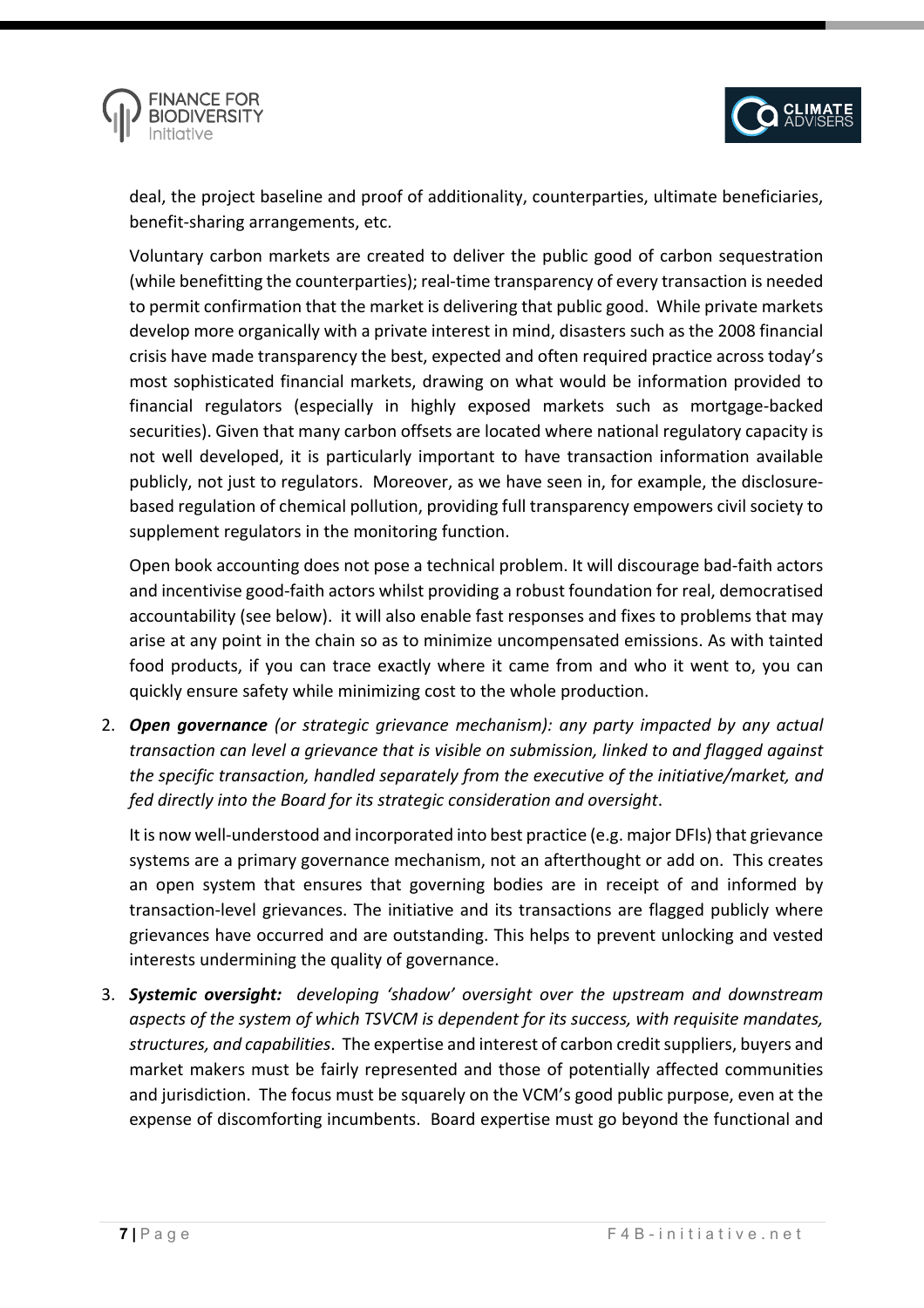![](_page_7_Picture_0.jpeg)

![](_page_7_Picture_1.jpeg)

academic and also include governance expertise and geographic/contextual knowledge; new voices must be included.

Taken together, these three proposals shift the envisaged governance arrangements towards a more dynamic, distributed approach that can be more responsive, more quickly, to both specific and strategic unintended consequences and so also performance enhancement opportunities. *By adopting these proposals, the TSVCM will bolster its authority and thereby improve its effectiveness in delivering on its mission.*

It is worth noting is that such approaches will not work in a watered-down form, as there are non-linear, adverse effects on their potential if they are diluted or delayed. This includes how these proposals are managed and governed, which cannot be subject to the same governance arrangements that they intend to strengthen.

#### **Process for Improvement**

*Recognising the governance and broader initiative train is leaving the station*. The TSVCM has worked tirelessly for nearly a year to create the Core Carbon Principles and establish standardised processes for transacting and accounting for carbon credit transactions. In parallel, the size of the VCM and demand for credits has continued to grow, generating anticipation for the TSVCM's outputs.

*What is needed now is a commitment to improve the proposed governance framework by explicitly recognising the Governing Body's public purpose and adopting the three proposals and a time-limited process for design and implementation*. Each of the three proposals is practical and can make up a core part of effective governance arrangements. That said, although they are entirely consistent with existing proposals (i.e., we are not proposing anything be dropped), they require time to complete a detailed, operational design. Therefore, to move practically and in a committed fashion in implementing these proposals, we recommend the following steps:

- (a) *Commitment:* at this stage, prior to a board being established, commit to the principle of the proposals set out above and their implementation within a reasonable time frame, not more than six months and ideally before the formal launch of the Core Carbon Principles ahead of COP26.
- (b) *Executable Governance Innovations:* implement, in the shorter-term context of the new governance arrangements, executable aspects of the proposals made above, which could include, for example, steps on transparency, grievance and composition.
- (c) *Governance Design Group:* establish a governance design group comprising a small group of experts relevant to the three proposals (and indeed any other proposals adopted from the consultation but not implemented in the first iteration of the governance arrangements) mandated to develop and submit publicly available proposals to the board.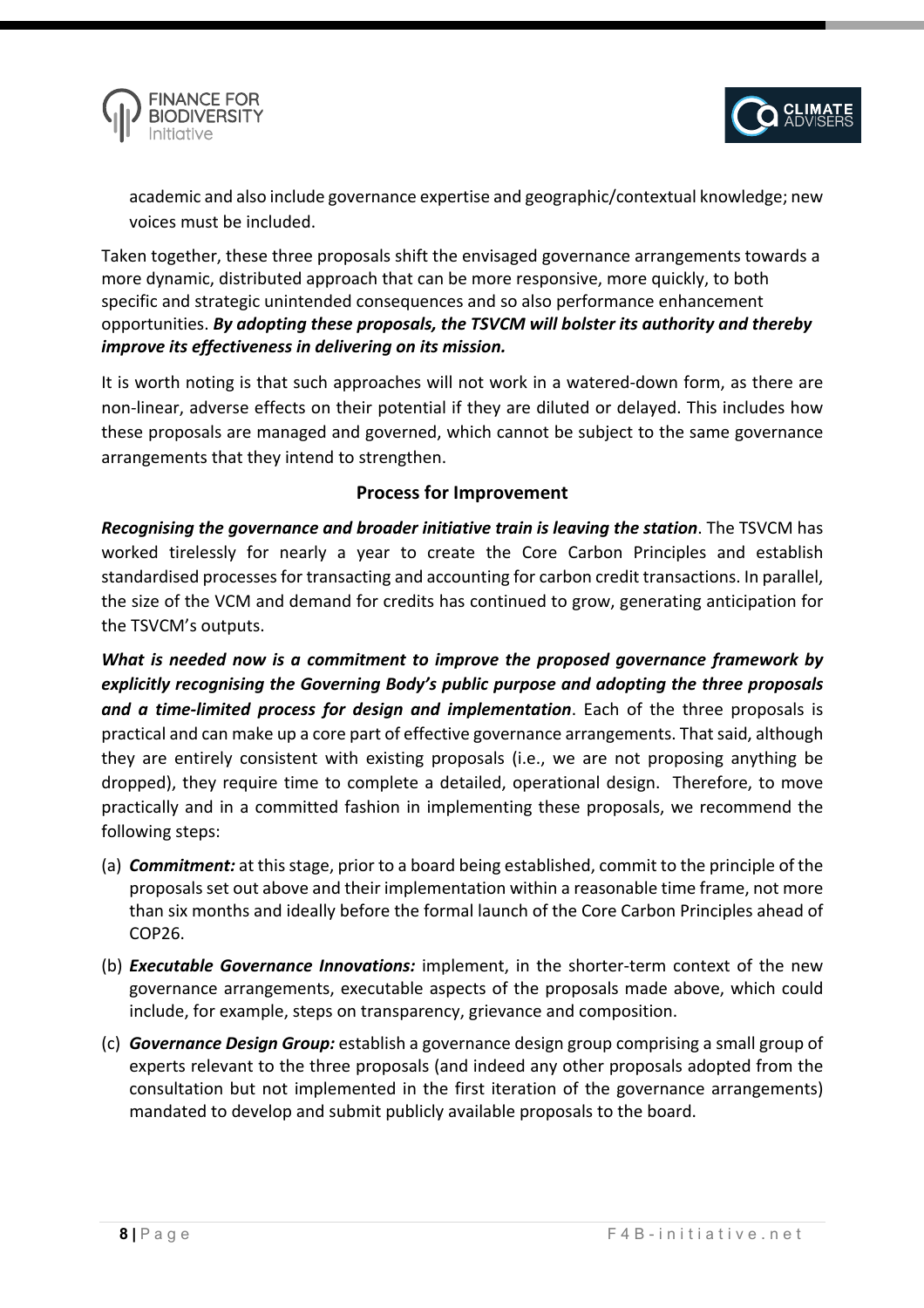![](_page_8_Picture_0.jpeg)

![](_page_8_Picture_1.jpeg)

- (d) *Board Composition:* ensure that the initial board composition considers capabilities required to implement the three proposals and establish a governance design board sub-group that interfaces with the external governance design group.
- (e) *Assessment:* publish a report within a year prepared by the governance design group in consultation with the governance design board sub-group of the experience of the governance approach to date, including the implementation of the proposals.

Sample text that could be included in the TSVCM's final report is included in the Annex to this Memorandum.

\* \* \* \* \*

## **ANNEX: Language for incorporating the three proposals in the July 8th TSVCM report**

The text proposals below are all made with reference to the Executive Summary of the Terms of Reference for the New Governance Body (Document for Consultation). They should also be applied to the main body of document.

- 1. Substance
- Add a third sentence to the fourth paragraph Terms of Reference:

"*Subsequent work on the governance body has shown that it must also act to build trust in the VCM by ensuring its full transparency and accountability and by including board members with specific experience of governing complex systems*".

• Add after "integrity of credits" in the middle of the second sentence of the first paragraph of the Mission and Mandate section:

*"building in full transparency, accountability and adaptive decision-making…"*

• Add a final sentence to the first paragraph of the Mission and Mandate:

"*It will also engage and coordinate actively with bodies that govern other elements of the VCM, including those overseeing corporate claims, financial and GHG accounting and financial compliance."*

• Add a new first bullet to the mandate elements in Mission and Mandate section:

*"Ensure that the VCM serves its primary purpose of reducing GHG emissions and accelerating the transition to Net Zero."*

• Add a bullet to the description of the Board of Directors in the Organisational Design section:

*"In its set-up phase, the Board will include members with specific expertise and experience in establishing governance arrangement for complex markets, especially those for public goods"*

• Add a bullet to the description of the Expert Panel in the Organisational Design section: